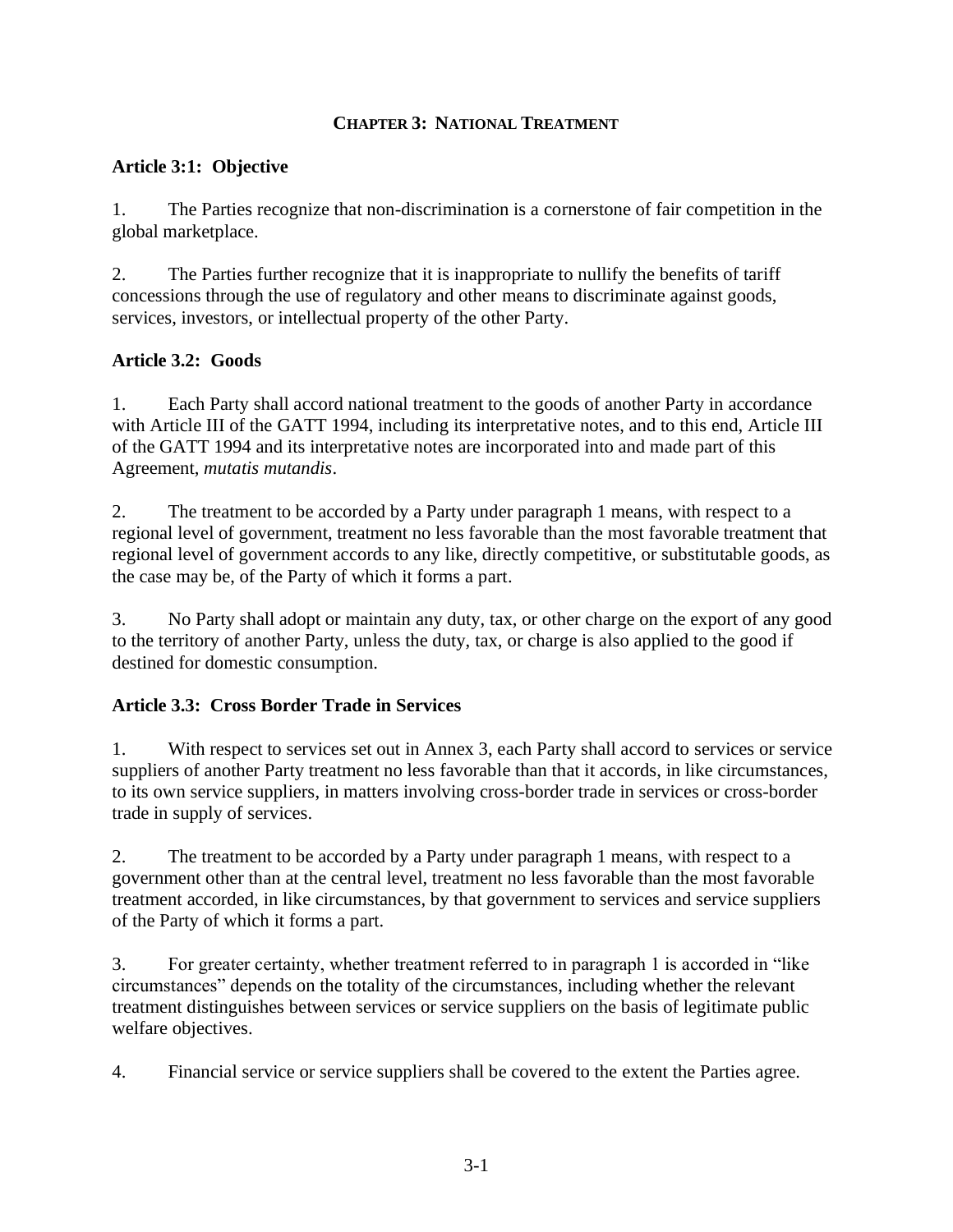## **Article 3.4: Investors**

1. Each Party shall accord to investors of another Party treatment no less favorable than that it accords, in like circumstances, to its own investors with respect to the establishment, acquisition, expansion, management, conduct, operation, and sale or other disposition of investments in its territory.

2. Each Party shall accord to covered investments treatment no less favorable than that it accords, in like circumstances, to investments in its territory of its own investors with respect to the establishment, acquisition, expansion, management, conduct, operation, and sale or other disposition of investments.

3. The treatment accorded by a Party under paragraphs 1 and 2 means, with respect to a government other than at the central level, treatment no less favorable than the most favorable treatment accorded, in like circumstances, by that government to investors, and to investments of investors, of the Party of which it forms a part.

4. For greater certainty, whether treatment is accorded in "like circumstances" under this Article depends on the totality of the circumstances, including whether the relevant treatment distinguishes between investors or investments on the basis of legitimate public welfare objectives.

## **Article 3.5: Digital Trade**

1. No Party shall accord less favorable treatment to a digital product created, produced, published, contracted for, commissioned, or first made available on commercial terms in the territory of another Party, or to a digital product of which the author, performer, producer, developer, or owner is a person of another Party, than it accords to other like digital products.

2. Paragraph 1 does not apply to a subsidy or grant provided by a Party, including a government-supported loan, guarantee, or insurance.

3. Further to paragraph 1, no Party shall require the transfer of, or access to, a source code of software owned by a person of another Party, or to an algorithm expressed in that source code, as a condition for the importation of software, or of products containing that software, in its territory.

4. Paragraph 3 does not preclude a regulatory body or judicial authority of a Party from requiring a person of another Party to preserve and make available the source code of software, or an algorithm expressed in that source code, to the regulatory body for a specific investigation, inspection, examination, enforcement action, or judicial proceeding, subject to safeguards against unauthorized disclosure.

## **Article 3.6: Intellectual Property**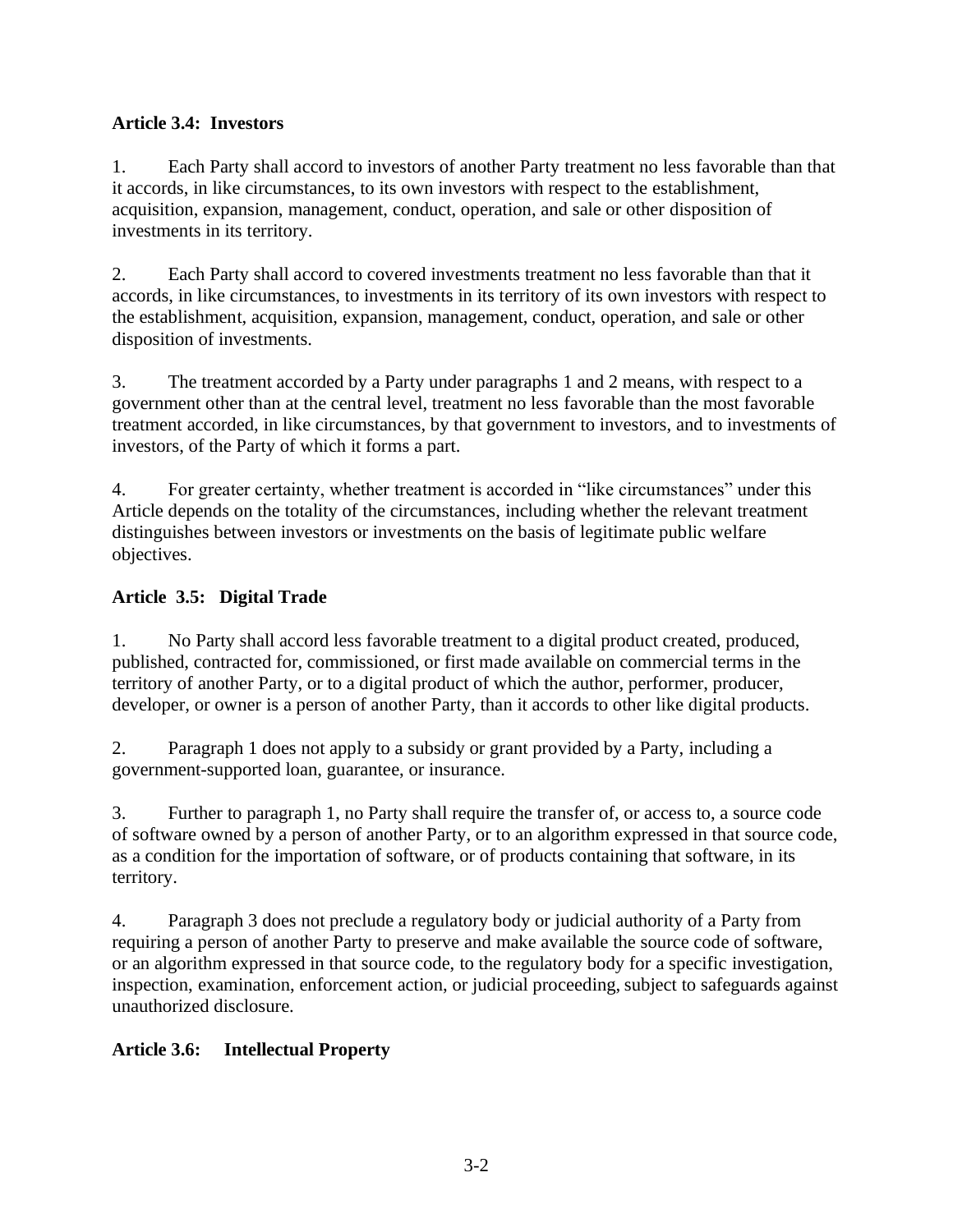1. Each Party shall accord to nationals of another Party treatment no less favorable than it accords to its own nationals with regard to the protection of intellectual property rights.

2. Paragraph 1 does not apply to procedures provided in multilateral agreements concluded under the auspices of WIPO relating to the acquisition or maintenance of intellectual property rights.

#### **Article 3.7: Nationality**

For purposes of this Chapter, the nationality of a person shall be determined in accordance with Chapter 6 (Tax).

#### **Article 3.8: Definitions**

**algorithm** means a defined sequence of steps, taken to solve a problem or obtain a result;

**digital product** means a computer program, text, video, image, sound recording, or other product that is digitally encoded, produced for commercial sale or distribution, and that can be transmitted electronically. For greater certainty, digital product does not include a digitized representation of a financial instrument, including money;

**good of a Party** means a domestic product as understood in the GATT 1994 or such good as the Parties may agree, and includes an originating good of a Party;

**covered investment** means, with respect to a Party, an investment in its territory of an investor of another Party in existence as of the date of entry into force of this Agreement or established, acquired, or expanded thereafter;

**cross-border trade in services** or **cross-border supply of services** means the supply of a service:

- (a) from the territory of a Party into the territory of another Party;
- (b) in the territory of a Party by a person of that Party to a person of another Party; or
- (c) by a national of a Party in the territory of another Party,

but does not include the supply of a service in the territory of a Party by a covered investment;

**intellectual property** refers to all categories of intellectual property that are the subject of Sections 1 through 7 of Part II of the TRIPS Agreement;

**investor of a Party** means a Party, or a person of a Party, that attempts to make, is making, or has made an investment in the territory of another Party;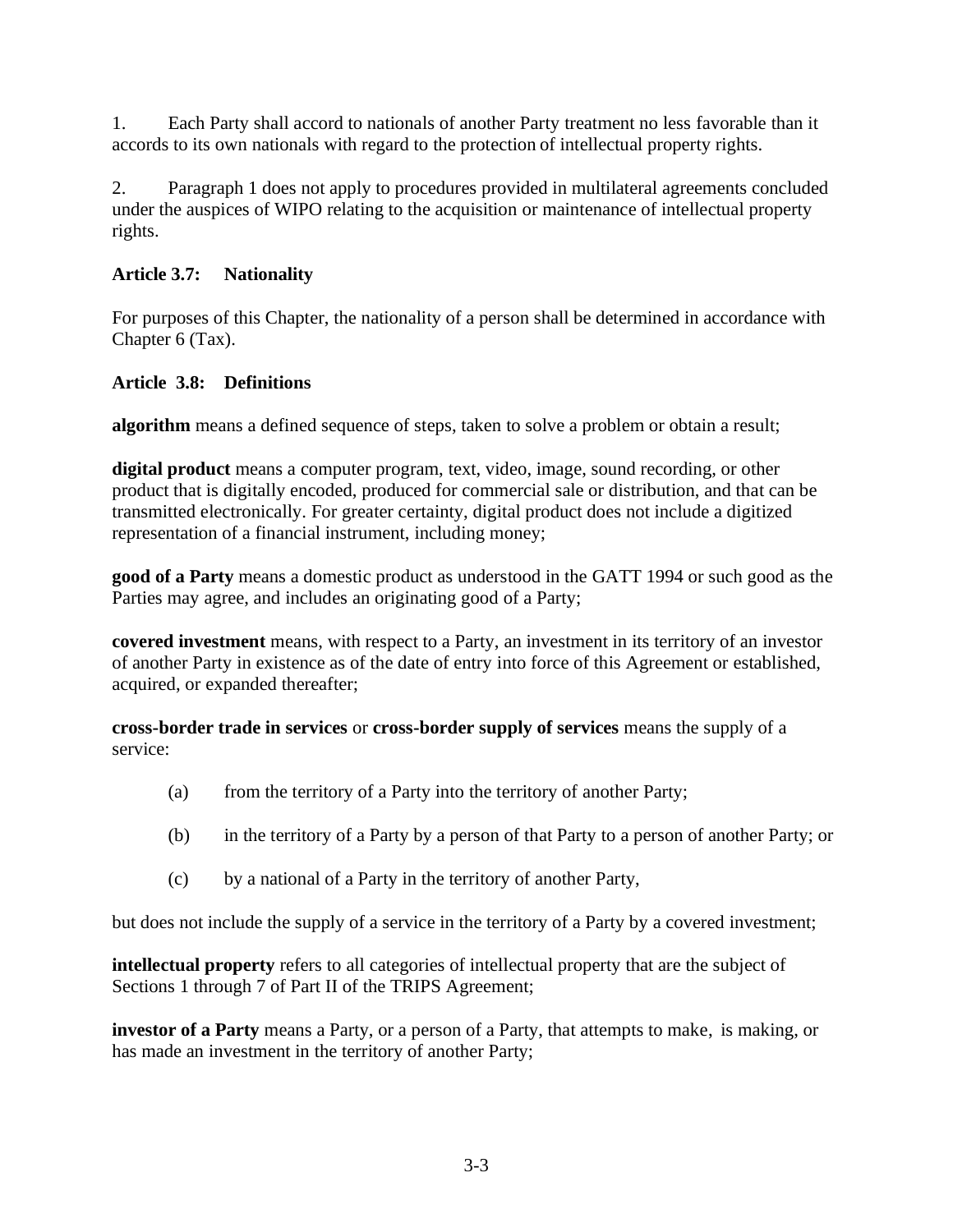**investment** means every asset that an investor owns or controls, directly or indirectly, that has the characteristics of an investment, including such characteristics as the commitment of capital or other resources, the expectation of gain or profit, or the assumption of risk.

**person of a Party** means a national of a Party or an enterprise of a Party;

**service supplier of another Party** means a person of a Party that seeks to supply or supplies a service.